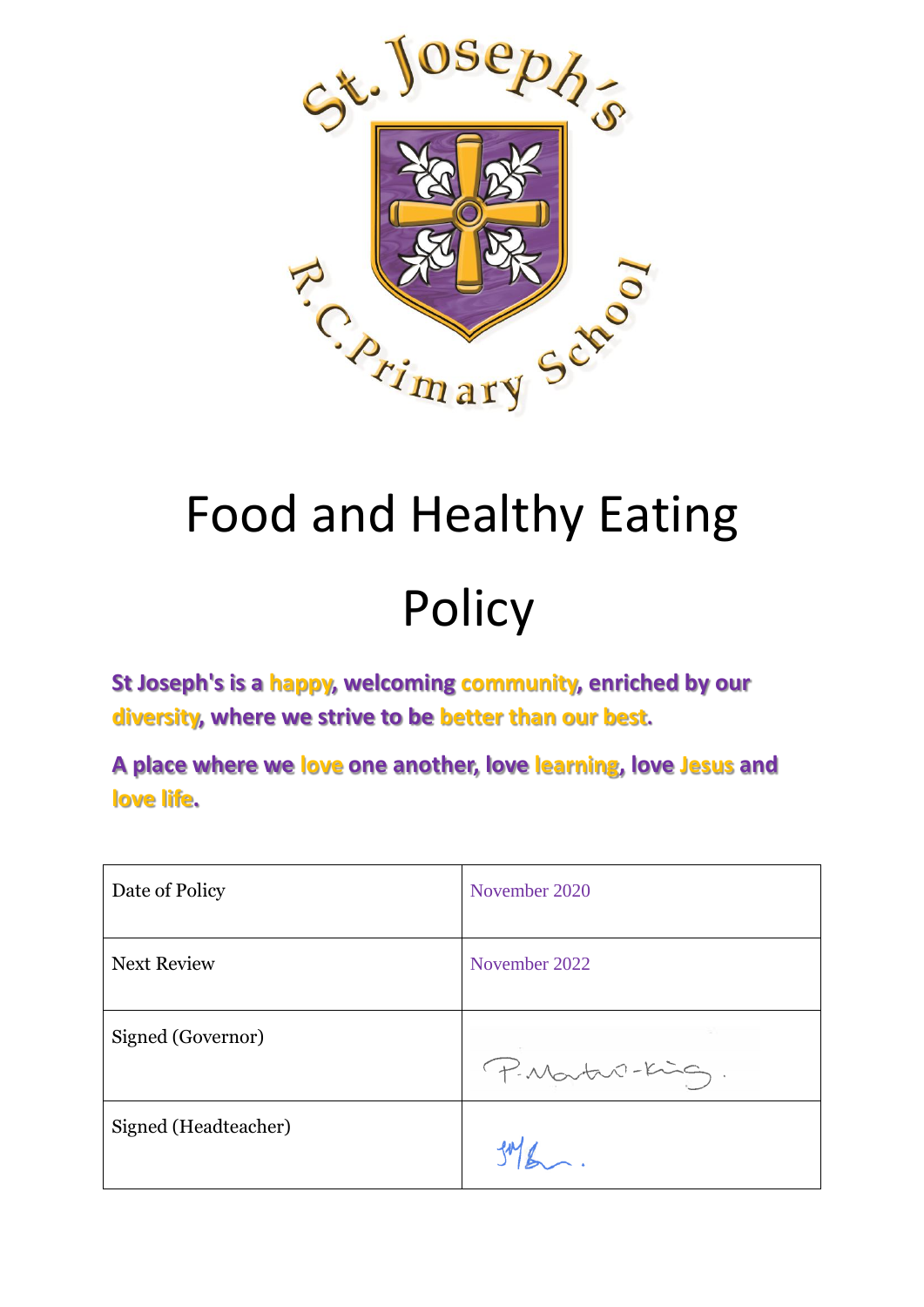*As educators we are very aware of the importance that food and drink have in affecting the ability of our children to learn effectively. In addition, it is obvious that we as a nation are facing a childhood obesity problem with further complications and links to Cancer and Diabetes. This is clearly linked to our young people making the right choices in their diet. At St Joseph's Primary School we are committed to giving all our pupils consistent messages about all aspects of health to help them understand the impact of particular behaviour(s) and encourage them to take responsibility for the choices they make.*

We recognise that sharing food is a fundamental experience for all people; a primary way to nurture and celebrate our cultural diversity; and an excellent bridge for building friendships, and intergenerational bonds.

#### **Rationale**

St Joseph's is a healthy school. It is important that we consider all elements of our work to ensure that we promote health awareness in all members of the school community. We can provide a valuable role model to pupils and their families with regard to food and healthy eating patterns.

Through effective leadership, the school ethos and the curriculum, all staff bring together all elements of the school day to create an environment which supports a healthy lifestyle.

#### **Aims and Objectives**

As a healthy school we can and will help our children to make informed choices by:

- Ensuring that we are giving consistent messages about food and health by helping to influence their eating habits through increasing their knowledge and awareness of food issues including food hygiene and what constitutes healthy eating.
- Providing an opportunity for pupils to plan recipes, budget, prepare and cook food.
- Increasing pupils' knowledge of food production, manufacturing, distribution and marketing practices, and their impact on both health and the environment.
- Ensuring pupils are well nourished at school, and that every pupil has access to safe, tasty and nutritious food, and a safe available water supply during the school day.
- Ensuring that food provision in the school reflects the ethical, medical requirements of pupils and staff e.g. religious, ethnic, vegetarian, medical and allergic needs.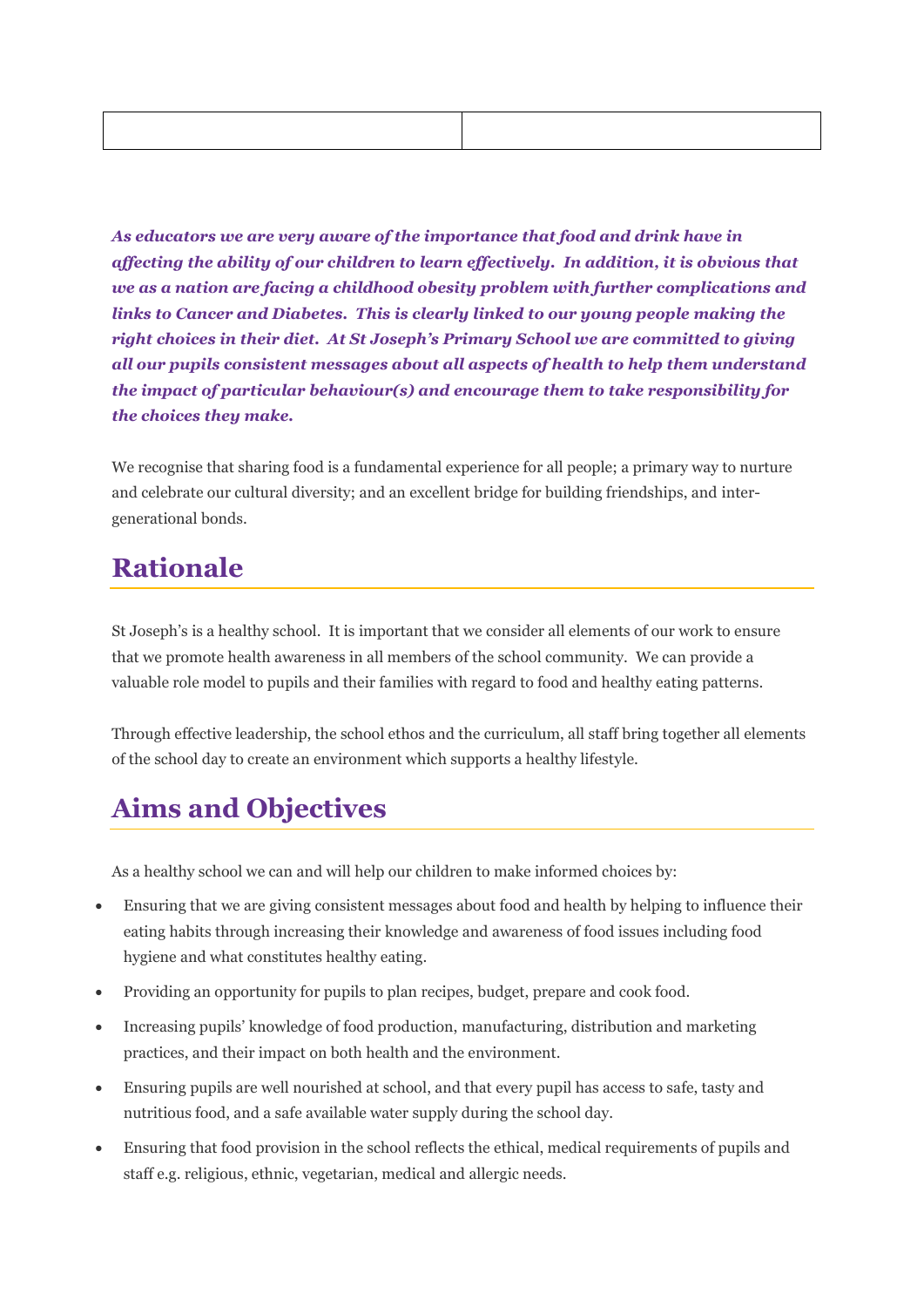- Making the provision and consumption of food an enjoyable and safe experience in a pleasurable and dedicated environment.
- Helping the children make informed choices and guide them whenever possible.
- Introducing and promoting practices within the school to reinforce these aims, and removing or discourage practices that do not support them.
- Monitoring menus and food choices to inform policy development and provision.

#### **Food Provision within School**

We do not use vending machines in our school. Currently we do not run a tuck shop but if we decide to do so in the future, the food policy would be applied to all items sold.

#### **Snacks during the School Day**

Nursery children have milk to drink and this is organised by nursery staff. All Foundation Stage and Key Stage 1 children have a 'snack' in the morning. The `snack' provided is fresh fruit. Key Stage 2 children can bring in fresh fruit to eat at break time should they so wish.

We do not support or encourage the giving of sweets, chocolate biscuits or cakes as snacks or rewards during the school day, except in exceptional circumstances as determined by the Headteacher e.g. Christmas. All staff are expected to comply with this on a daily basis. Furthermore, given that:

- 1. We are a healthy school and wish to retain our status
- 2. We have a number of children with food allergies
- 3. To maximise learning time

parents are not encouraged to send these items into school.

### **Water for All**

We encourage children to bring bottled water to school and they have free access to this during throughout the school day except during liturgies. At lunchtime, water is available in the dining room.

#### **School Meals**

All our school meals are provided by the Local Authority contracted caterer and planned to meet government nutritional guidelines.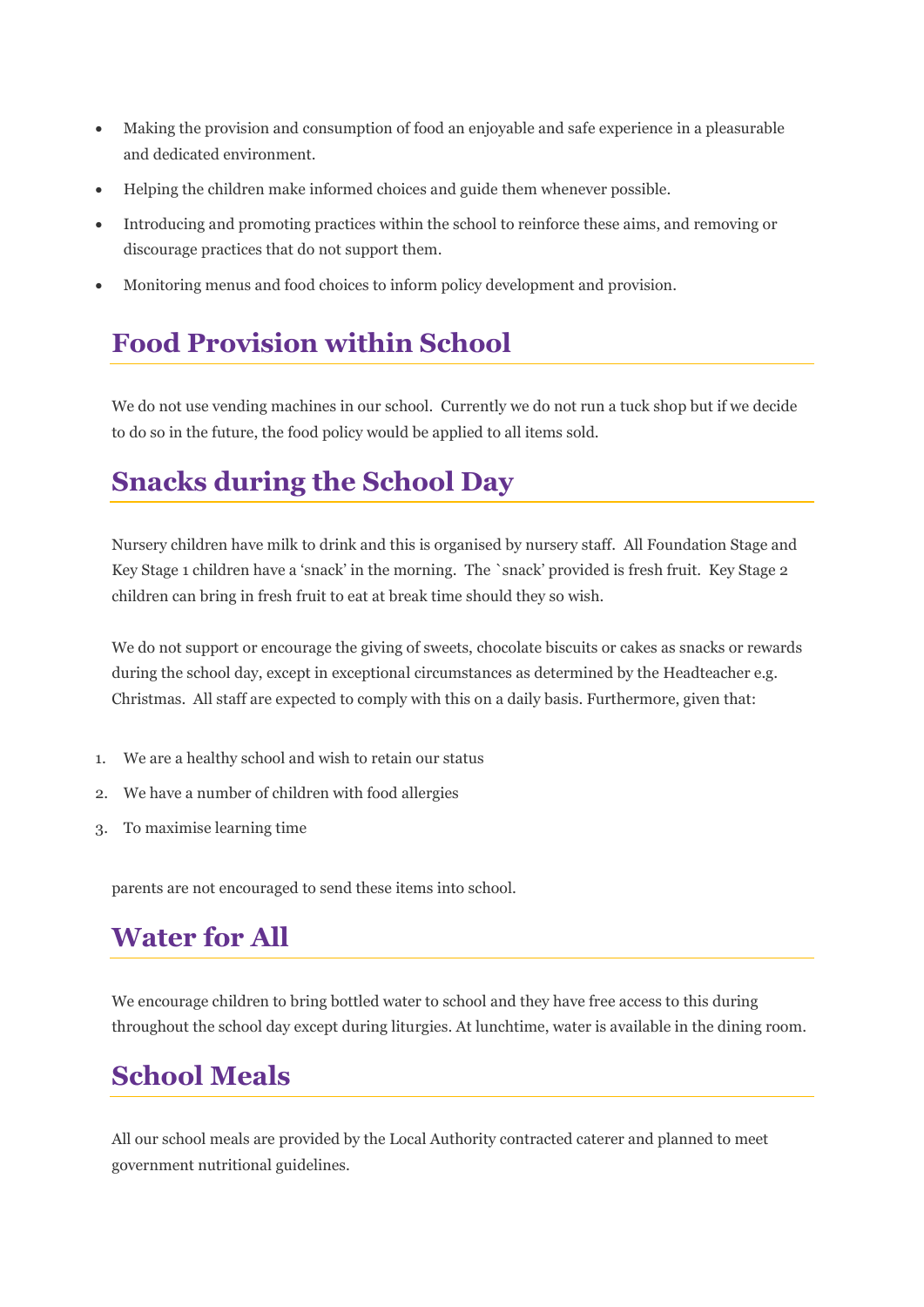We will make special provision for children identified as having a nut, egg or dairy allergy.

We expect to seek the best possible display of good behaviour and manner when:

- Eating in the dining environment
- Assisting the lunchtime staff in taking responsibility on clearing one's own waste food

#### **Packed Lunch Boxes from Home**

We actively encourage children to bring a healthy packed lunch and promote this

- As part of the Reception Class Induction programme to parents
- Written guidance contained in the School Prospectus and School Newsletter

We suggest that a healthy packed lunch should contain a variety of items that should include:

- At least one portion of fruit and one portion of vegetables every day
- Meat, fish or other source of non dairy protein (e.g. lentils, kidney beans, chick peas, humus and peanut butter) every day
- Oily fish such as salmon, at least once every three weeks
- A starchy food such as any type of bread, pasta, rice, couscous, noodles or potatoes or other types of cereals every day
- Dairy food such as milk, cheese, yoghurt, fromage frais or custard every day
- Only water, fresh fruit juice, semi-skimmed or skimmed milk, yoghurt or milk drinks and smoothies (no fizzy pop)

Glass bottles, cans or other containers that could be dangerous are not allowed. Children are also requested to take unfinished food and containers home so that parents can monitor what their child is eating.

The school reserves the right to occasionally provide information to parents in promoting and guiding healthy options.

At lunchtime water is available in the dining room.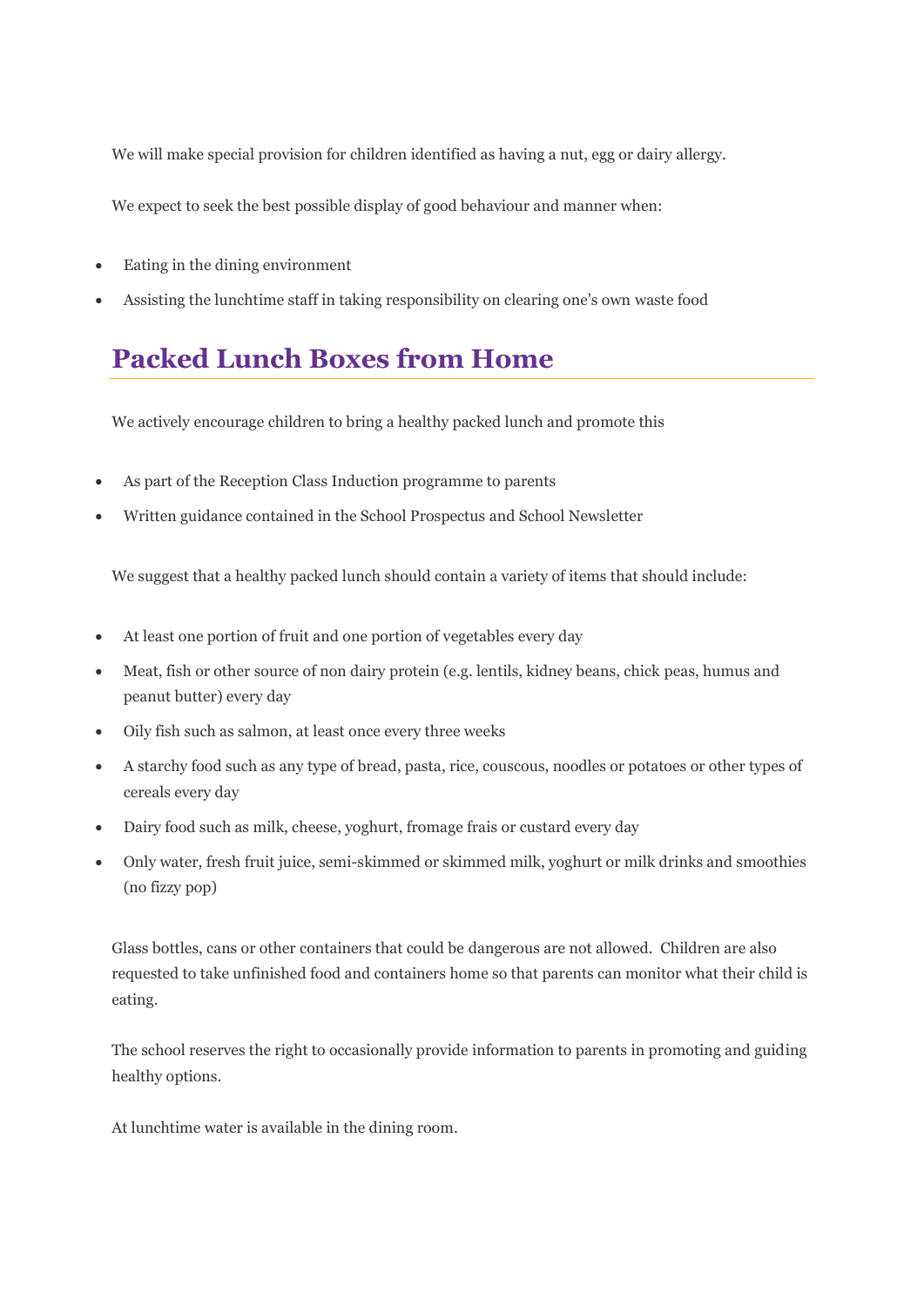#### **Food Across the Curriculum**

In the Foundation Stage, Key Stage 1 and Key Stage 2, there are a number of opportunities for pupils to develop knowledge and understanding of health, including healthy eating patterns and practical skills that are needed to understand where food comes from such as shopping, preparing and cooking food.

Raising pupil's awareness of food and healthy eating links to many areas of the curriculum. The following are identified within the Key Stage 1 and Key Stage 2 curriculum entitlement:

- Science provides an opportunity to learn about the types of food available, their nutritional composition, digestion and the function of different nutrients contributing to health, and how the body responds to exercise
- Religious Education provides the opportunity to discuss the role of certain foods in the major religions of the world. Children experience different foods associated with religious festivals
- ICT provides the opportunity for pupils to research food issues using the Internet. Pupils can design packaging and adverts to promote healthy food choices
- Food technology as part of Design Technology provides the opportunity to learn about where food comes from and apply healthy eating messages through practical work with food, including preparation and cooking
- Personal Social Health and Citizenship Education encourages pupils to take responsibility for their own health and well-being. It teaches them how to develop a healthy lifestyle and address issues such as hygiene as body image.
- Geography provides a focus on the natural world and changing environment, encouraging pupils to think about food production, children in other countries and the impact poor harvest etc may have on their well being
- History provides insight into changes in diet and food over time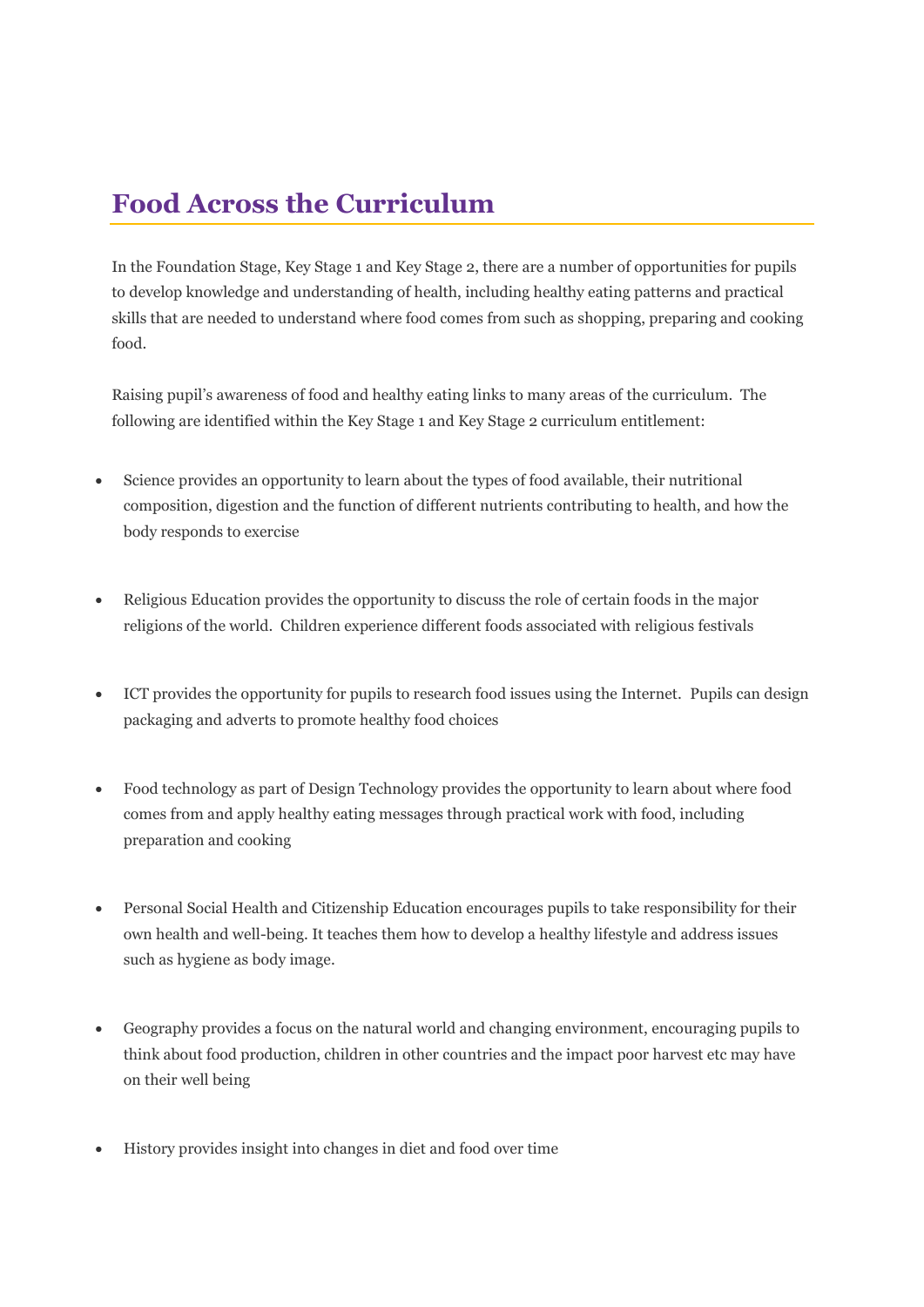- Physical education provides pupils with the opportunity to develop physically and to understand the practical impact of sport, exercise and other physical activity such as dance, swimming etc
- School visits and visitors also provide pupils with opportunities to enhance their physical development (e.g. to Derwent Hill) and broaden their knowledge and understanding of healthy eating (e.g. Year 5 food technology visits to St Anthony's)

Vital to the delivery of this is the use of the partnerships available to school to promote healthy eating and drinking:

- School Nurse
- Sunderland City Council
- CAFOD and Fair Trade
- Partner secondary schools St Anthony's and St Aidans

## **Working in Partnership**

If our policy is to be effective it needs to be embraced by all stakeholders:

- School Management and Governors
- All school staff
- Pupils

•

- Parents
- Food Providers
- The school's wider community

The partnership with parents is particularly critical in shaping how children and young people behave, particularly where health is concerned. Parents and carers are updated on our water and packed lunch policies through school newsletters. We ask parents not to send in fizzy drinks and we remind them that only water can be drunk during lessons.

#### **Role of Governors**

Governors monitor and check that the school policy is upheld. They also offer feedback from parents.